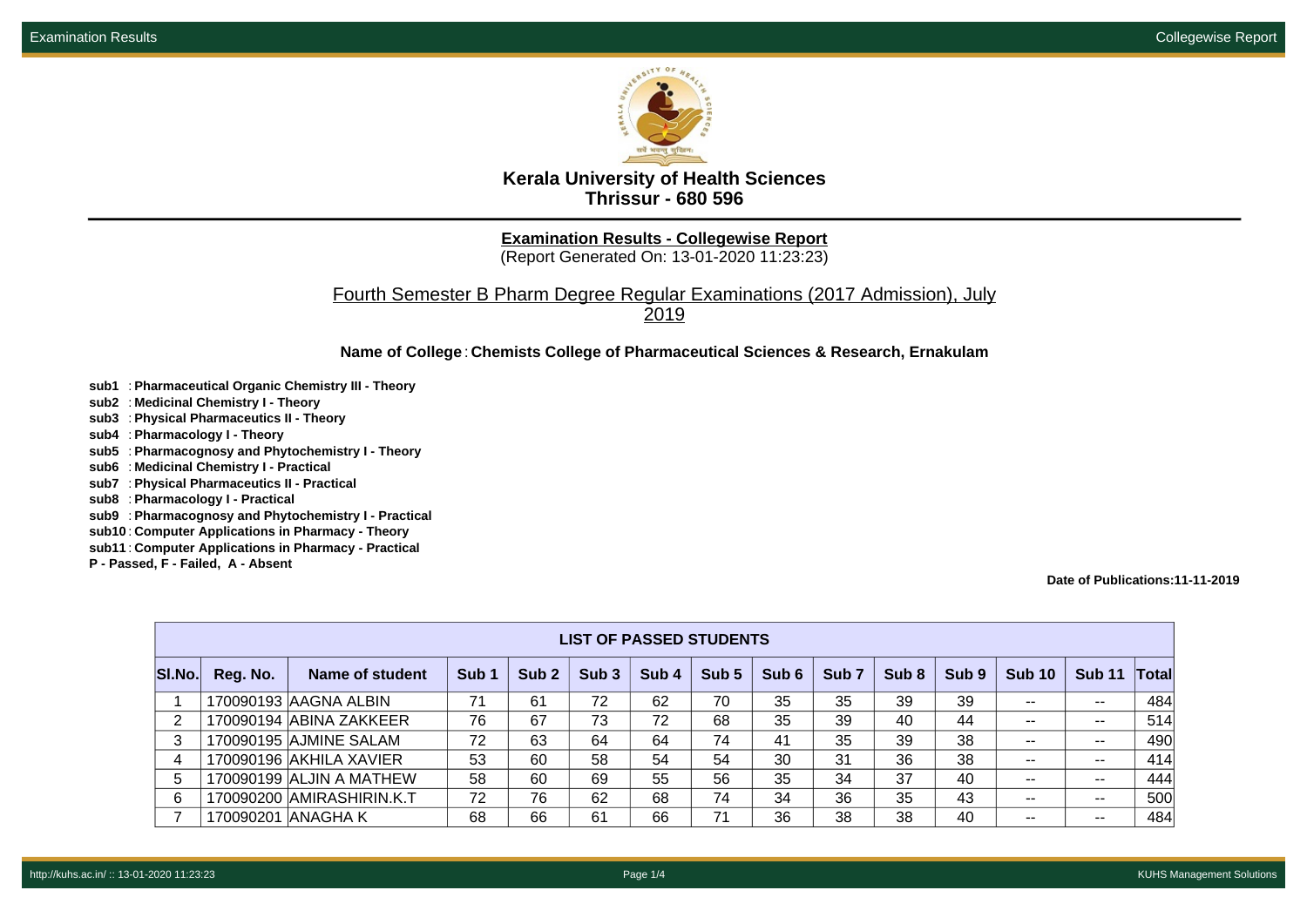Examination Results Collegewise Report

| 8  |           | 170090202 ANAGHA PEPSON               | 73 | 74 | 60 | 58 | 64 | 34 | 39 | 38 | 43 | $\mathbf{u} = \mathbf{v}$   | $\sim$                      | 483 |
|----|-----------|---------------------------------------|----|----|----|----|----|----|----|----|----|-----------------------------|-----------------------------|-----|
|    |           | <b>ANAKHA</b>                         |    |    |    |    |    |    |    |    |    |                             |                             |     |
| 9  | 170090203 | NARAYANAN                             | 63 | 53 | 60 | 54 | 71 | 38 | 31 | 32 | 37 | $\sim$                      | $\sim$                      | 439 |
| 10 | 170090204 | <b>ANAND KRISHNAN</b>                 | 56 | 51 | 56 | 51 | 58 | 31 | 35 | 35 | 38 | $\mathbf{u} = \mathbf{v}$   | $\mathbf{H}$                | 411 |
| 11 |           | 170090207 ANU SUNNY                   | 73 | 78 | 74 | 71 | 83 | 41 | 38 | 41 | 41 | $\sim$                      | $--$                        | 540 |
| 12 |           | 170090208 APSA JOBY                   | 70 | 71 | 70 | 63 | 76 | 37 | 39 | 35 | 41 | −−.                         | $\overline{\phantom{m}}$    | 502 |
| 13 |           | 170090209 ASHLEY GEORGE               | 74 | 71 | 68 | 56 | 62 | 37 | 35 | 37 | 38 | $\sim$ $\sim$               | $\sim$                      | 478 |
| 14 | 170090210 | ASWANI<br><b>BALAKRISHNAN</b>         | 69 | 54 | 54 | 53 | 62 | 41 | 34 | 36 | 41 | $\overline{\phantom{a}}$    | $\mathbf{H}$                | 444 |
| 15 |           | 170090211 ATHIRA K.N                  | 68 | 70 | 75 | 70 | 70 | 36 | 36 | 39 | 37 | $\overline{\phantom{a}}$    | $\sim$                      | 501 |
| 16 |           | 170090212 ATHUL VARGHESE              | 58 | 60 | 57 | 56 | 57 | 31 | 35 | 33 | 38 | $\sim$                      | $\sim$                      | 425 |
| 17 |           | 170090213 CHINNU GEORGE               | 55 | 58 | 60 | 54 | 54 | 33 | 34 | 33 | 33 | $\sim$ $\sim$               | $\sim$                      | 414 |
| 18 |           | 170090214 CHITHIRA C S                | 62 | 66 | 62 | 54 | 58 | 35 | 38 | 37 | 39 | $\sim$                      | $\sim$                      | 451 |
| 19 |           | 170090215 ELSA BABU                   | 62 | 62 | 64 | 67 | 64 | 43 | 32 | 35 | 38 | $\sim$ $-$                  | $\sim$                      | 467 |
| 20 |           | 170090216 FAHIDHA K S                 | 74 | 74 | 70 | 60 | 62 | 34 | 42 | 39 | 32 | $-$                         | $\sim$                      | 487 |
| 21 |           | 170090217 GAYATRI S                   | 73 | 68 | 63 | 56 | 75 | 33 | 36 | 40 | 38 | $-$                         | $\mathbf{u}$                | 482 |
| 22 |           | 170090218 GEENAMOL REJI               | 61 | 56 | 54 | 55 | 54 | 32 | 36 | 37 | 33 | $\sim$                      | $\sim$ $-$                  | 418 |
| 23 |           | 170090219 GODWIN BABU                 | 61 | 61 | 64 | 58 | 77 | 33 | 30 | 38 | 38 | $\sim$                      | $\sim$                      | 460 |
| 24 |           | 170090220 GOLDA BABU                  | 62 | 62 | 60 | 62 | 68 | 38 | 36 | 37 | 37 | $-$                         | $\mathbf{u}$                | 462 |
| 25 |           | 170090221 GOPIKA G. NAIR              | 71 | 62 | 69 | 57 | 68 | 41 | 35 | 39 | 38 | $\sim$                      | $\sim$                      | 480 |
| 26 |           | 170090222 GOPIKA JAYAPAL              | 73 | 68 | 73 | 75 | 71 | 43 | 38 | 41 | 36 | $\overline{\phantom{a}}$    | $\sim$                      | 518 |
| 27 |           | 170090223 GRACE ANTO K                | 73 | 67 | 63 | 72 | 63 | 37 | 37 | 37 | 35 | $\overline{\phantom{a}}$    | $\sim$                      | 484 |
| 28 |           | 170090224 GRACE BIJU                  | 67 | 69 | 62 | 53 | 68 | 34 | 35 | 37 | 34 | $\overline{\phantom{a}}$    | $\sim$                      | 459 |
| 29 |           | 170090225 GREESHMA PRASAD             | 73 | 74 | 76 | 68 | 73 | 36 | 41 | 40 | 39 | $\sim$                      | $\mathcal{L}_{\mathcal{F}}$ | 520 |
| 30 |           | 170090226 JOMON THOMAS                | 64 | 55 | 65 | 53 | 61 | 35 | 35 | 39 | 38 | --                          | $\sim$                      | 445 |
| 31 |           | 170090227 JUBY MARY JOSHY             | 59 | 72 | 69 | 55 | 67 | 33 | 32 | 38 | 39 | $\sim$                      | $\sim$                      | 464 |
| 32 | 170090229 | KRISHNAPRIYA<br><b>NOBI</b>           | 72 | 70 | 66 | 63 | 74 | 36 | 38 | 41 | 36 | $\mathcal{L} = \mathcal{L}$ | $\sim$                      | 496 |
| 33 | 170090231 | <b>MARY SANSIA</b><br><b>FIGAREDO</b> | 71 | 70 | 67 | 74 | 78 | 36 | 38 | 40 | 39 | н.                          | $\mathcal{L}_{\mathcal{F}}$ | 513 |
| 34 |           | 170090232 MERINA BENNY                | 57 | 54 | 56 | 54 | 52 | 33 | 28 | 33 | 36 | $\sim$                      | $\mathbf{--}$               | 403 |
| 35 |           | 170090233 MUHAMMED YASSAR             | 69 | 67 | 64 | 57 | 61 | 36 | 37 | 37 | 35 | $\sim$                      | $\sim$                      | 463 |
| 36 |           | 170090234 MUHSENA.P.M                 | 57 | 53 | 62 | 51 | 60 | 40 | 34 | 40 | 36 | $\sim$                      | $\sim$                      | 433 |
| 37 |           | 170090235 NANDANA V                   | 74 | 71 | 74 | 62 | 68 | 42 | 40 | 38 | 38 | $\sim$                      | $\sim$                      | 507 |
| 38 | 170090237 | NOWREEN BABU V<br>ΙB                  | 57 | 55 | 51 | 51 | 56 | 36 | 30 | 40 | 35 | $- -$                       | $\mathcal{L}_{\mathcal{F}}$ | 411 |
| 39 |           | 170090238 RAGI RAJ B                  | 73 | 63 | 57 | 57 | 61 | 36 | 39 | 38 | 36 | $\overline{\phantom{a}}$    | $\sim$                      | 460 |
| 40 |           | 170090239 ROSE MARY JAMES             | 67 | 76 | 76 | 66 | 64 | 34 | 39 | 40 | 42 | $\sim$ $-$                  | $\sim$ $-$                  | 504 |
| 41 |           | 170090241 SAUMYA SHIBU                | 70 | 75 | 76 | 61 | 62 | 35 | 31 | 36 | 42 | $\overline{\phantom{a}}$    | $\overline{\phantom{m}}$    | 488 |
| 42 |           | 170090243 SNEHA JOY                   | 85 | 73 | 75 | 76 | 72 | 38 | 44 | 43 | 44 | $-$                         | $\sim$                      | 550 |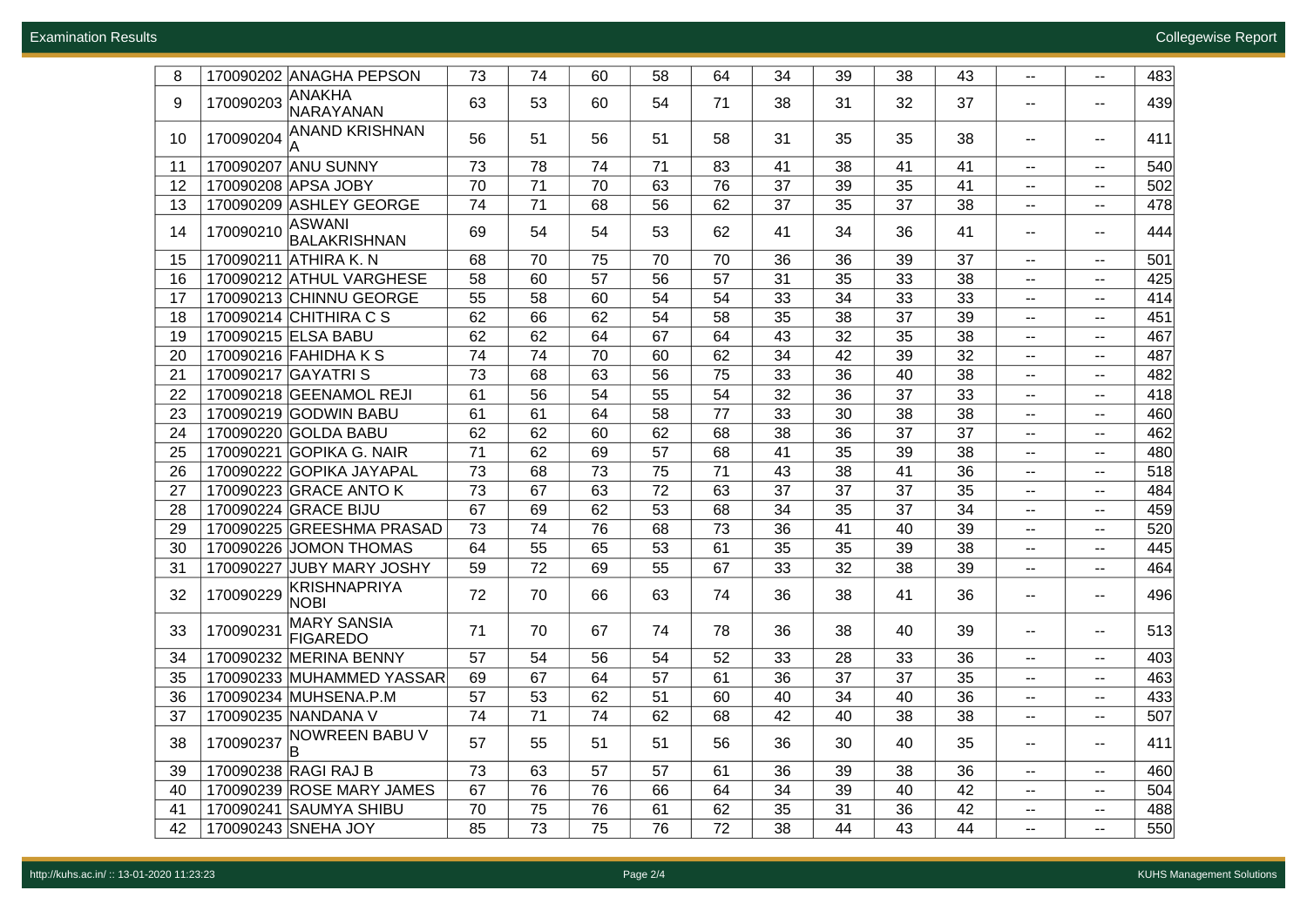| 43 |           | 170090245 SREEKUTTY SASI      | 73 | 62 | 59 | 57 | 72 | 36 | 36 | 35 | 41 | -- | $- -$ | 471 |
|----|-----------|-------------------------------|----|----|----|----|----|----|----|----|----|----|-------|-----|
| 44 | 170090247 | <b>SWETHA SABU</b>            | 73 | 69 | 68 | 64 | 65 | 40 | 33 | 38 | 40 | -- | $- -$ | 490 |
| 45 | 170090248 | T M FATHIMA<br>ULU-           | 70 | 75 | 76 | 71 | 74 | 41 | 38 | 38 | 37 | -- | --    | 520 |
| 46 | 170090249 | <b>VEENA JAYAN</b>            | 61 | 64 | 56 | 62 | 67 | 37 | 36 | 32 | 40 | -- | $- -$ | 455 |
| 47 | 170090251 | VISHNU MURALI                 | 65 | 66 | 60 | 61 | 60 | 37 | 37 | 39 | 38 | -- | $- -$ | 463 |
| 48 | 170090252 | IVISMAYA A                    | 56 | 68 | 68 | 61 | 63 | 31 | 32 | 38 | 39 |    | $- -$ | 456 |
| 49 |           | 170093093 ANJANA BABY         | 57 | 59 | 57 | 73 | 65 | 38 | 39 | 36 | 37 | 54 | 22    | 537 |
| 50 | 170093094 | <b>ASMIN JUBERIA</b><br>RAHIM | 51 | 53 | 53 | 56 | 64 | 30 | 35 | 34 | 33 | 44 | 23    | 476 |
| 51 | 170093095 | <b>IBESTEENA BABY</b>         | 57 | 55 | 68 | 56 | 62 | 34 | 35 | 36 | 33 | 49 | 22    | 507 |
| 52 | 170093097 | <b>SONA GRACE</b><br>NELSON   | 65 | 54 | 66 | 56 | 65 | 33 | 30 | 37 | 39 | 50 | 23    | 518 |

|                | <b>STUDENTS FAILED LIST</b> |                                |                  |                  |                  |       |                  |                  |                  |                  |                  |               |               |  |
|----------------|-----------------------------|--------------------------------|------------------|------------------|------------------|-------|------------------|------------------|------------------|------------------|------------------|---------------|---------------|--|
| SI.No.         | Reg. No.                    | <b>Name of student</b>         | Sub <sub>1</sub> | Sub <sub>2</sub> | Sub <sub>3</sub> | Sub 4 | Sub <sub>5</sub> | Sub <sub>6</sub> | Sub <sub>7</sub> | Sub <sub>8</sub> | Sub <sub>9</sub> | <b>Sub 10</b> | <b>Sub 11</b> |  |
|                |                             | 170090198 ALBIN BENNY          | 51               | F                | F                | F.    | 52               | 32               | 32               | 34               | 38               | $- -$         | $\sim$ $\sim$ |  |
| $\overline{2}$ |                             | 170090205 ANN MARY ALIAS       | 59               | 52               | F                | F     | 54               | 40               | 36               | 33               | 36               | $- -$         | $\sim$ $\sim$ |  |
| 3              |                             | 170090206 ANN SARA MATHAI      | 53               | F                | F                | F     | F                | 37               | 29               | 32               | 37               | $- -$         | $\sim$ $\sim$ |  |
| 4              | 170090228                   | K D<br><b>KRISHNAPRIYA</b>     | 64               | 52               | 56               | F     | 55               | 30               | 35               | 37               | 34               | --            | $- -$         |  |
| 5              | 170090230                   | MARIUS<br><b>SELESTINE</b>     | 53               | F                | 58               | 51    | 54               | 38               | 33               | 36               | 36               | $- -$         | $\sim$ $\sim$ |  |
| 6              | 170090236                   | NARAYANAN B G                  | F                | F                | 59               | 51    | 62               | 33               | 28               | 36               | 36               | $- -$         | $\sim$ $\sim$ |  |
| $\overline{7}$ | 170090240                   | <b>SARATH K</b><br>SUBRAMANIAN | 58               | 57               | 55               | 52    | F                | 36               | 29               | 36               | 34               | $- -$         |               |  |
| 8              |                             | 170090242 SNEHA ALIAS          | 65               | 58               | F                | 60    | 56               | 37               | 36               | 38               | 39               | $- -$         | $\sim$ $\sim$ |  |
| 9              |                             | 170090244 SNEHA SHAJU          | F                | 62               | 52               | 63    | 58               | 31               | 31               | 34               | 37               | $- -$         | $- -$         |  |
| 10             |                             | 170090246 SREERAJ T P          | F                | F                | F                | F     | 51               | 29               | 35               | 34               | 34               | $- -$         | $- -$         |  |
| 11             | 170090250                   | <b>VISHNU DIVAKAR</b>          | F                | F                | 54               | F     | 63               | 39               | 38               | 40               | 37               | $- -$         | $\sim$ $\sim$ |  |
| 12             |                             | 170093096 EDISON RAPHAEL       | F                | F                | F                | F     | 52               | 26               | 27               | 30               | 34               | 40            | 15            |  |

**Sd/- CONTROLLER OF EXAMINATIONS**